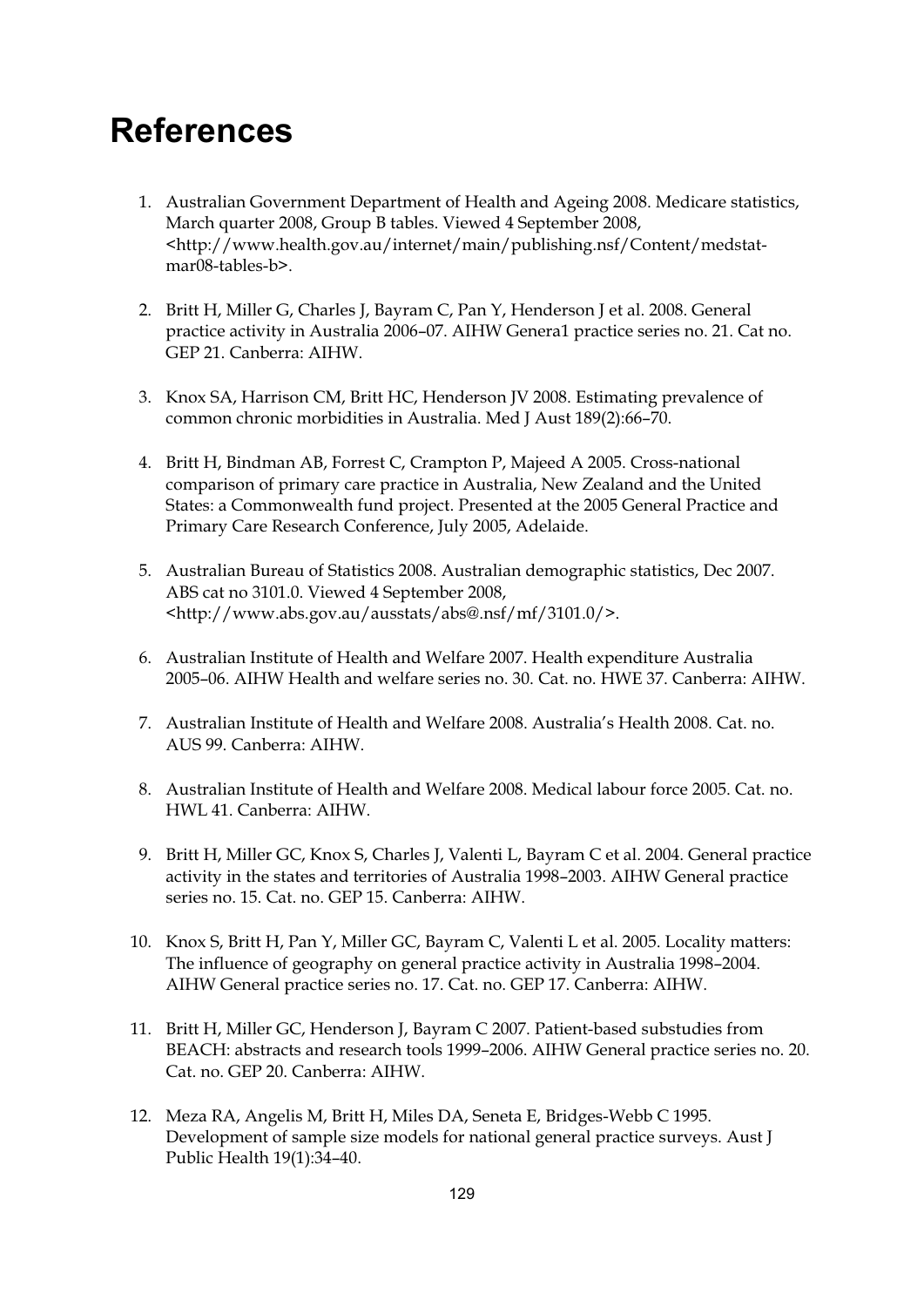- 13. Robertson J, Fryer JL, O'Connell DL, Smith AJ, Henry DA 2002. Limitations of Health Insurance Commission (HIC) data for deriving prescribing indicators. Med J Aust 176(9):149–424.
- 14. Wilkinson D, McElroy H, Beilby J, Mott K, Price K, Morey S et al. 2002. Characteristics of general practitioners that provided health assessments, care plans or case conferences, as part of the enhanced primary care program. Aust Health Rev 25(6):137–144.
- 15. Britt H, Miller GC, McGeechan K, and Sayer GP 1999. Pathology ordering by general practitioners in Australia 1998. AIHW General practice series no. 4. Cat. no. GEP 4. Canberra: Department of Health and Aged Care, Viewed 4 September 2008, <http://pandora.nla.gov.au/pan/31109/20021113-0000/www.health.gov.au/haf/ docs/pathorder.htm>.
- 16. Britt H, Knox S, Miller GC 2003. Changes in pathology ordering by general practitioners in Australia 1998–2001. AIHW General practice series no. 13. Cat. no. GEP 13. Canberra: AIHW.
- 17. Britt H, Miller GC, Knox S 2001. Imaging orders by general practitioners in Australia 1999–00. AIHW General practice series no. 7. Cat. no. GEP 7 Canberra: AIHW.
- 18. Australian Bureau of Statistics 2006. National Health Survey: Summary of results, 2004–05. Canberra: ABS.
- 19. Kerry SM, Bland JM 1998. Sample size in cluster randomisation. BMJ 316(7130):549.
- 20. Slymen DJ, Hovell MF 1997. Cluster versus individual randomization in adolescent tobacco and alcohol studies: illustrations for design decisions. Int J Epidemiol 26(4):765–771.
- 21. Cosby RH, Howard M, Kaczorowski J, Willan AR, Sellors JW 2003. Randomizing patients by family practice: sample size estimation, intracluster correlation and data analysis. Fam Pract 20(1):77–82.
- 22. Britt HC, Harrison CM, Miller GC, Knox SA 2008. Prevalence and patterns of multimorbidity in Australia. Med J Aust 189(2):72–77.
- 23. SAS Proprietary Software Release 9.1, 2003. Cary: SAS Institute Inc.
- 24. Classification Committee of the World Organization of Family Doctors (WICC) 1998. ICPC-2: International Classification of Primary Care. 2nd ed. Oxford: Oxford University Press.
- 25. World Health Organization (WHO) 2004. Family of international classifications. Viewed 4 September 2008, <http://www.who.int/classifications/en/WHOFICFamily.pdf>.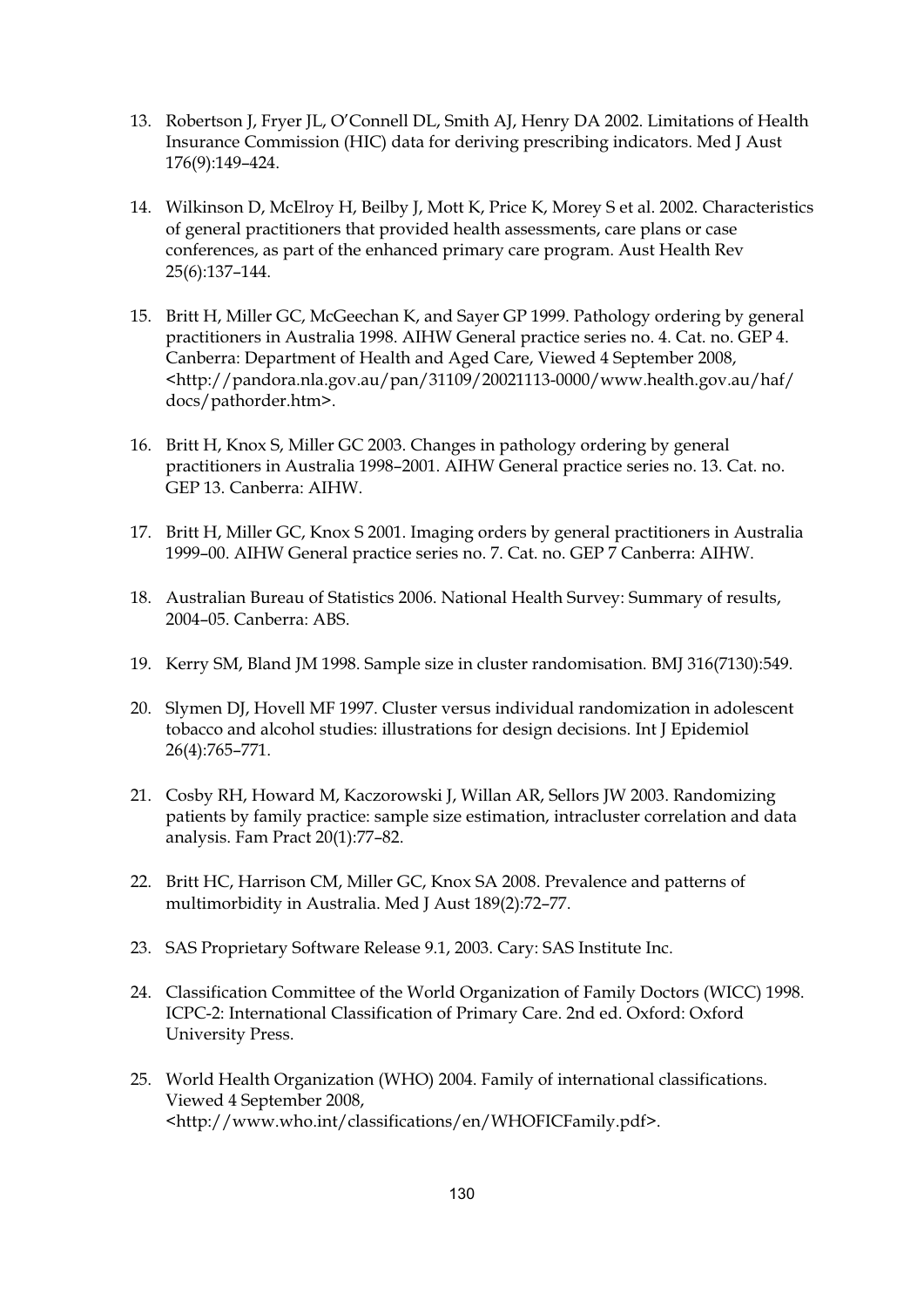- 26. Australian Institute of Health and Welfare 2005. Australian family of health and related classifications matrix. Viewed 14 August 2008, <http://www.aihw.gov.au/datadevelopment/matrix/index.cfm>.
- 27. Britt H 1997. A new coding tool for computerised clinical systems in primary care-ICPC plus. Aust Fam Physician 26(Suppl 2):S79–S82.
- 28. Bridges-Webb C, Britt H, Miles DA, Neary S, Charles J, Traynor V 1992. Morbidity and treatment in general practice in Australia 1990–1991. Med J Aust 157(19 Oct Spec Sup):S1–S56.
- 29. O'Halloran J, Miller GC, Britt H 2004. Defining chronic conditions for primary care with ICPC-2. Fam Pract 21(4):381–386.
- 30. World Health Organization Collaborating Centre for Drug Statistics Methodology (WHO) 1997. Anatomical Therapeutic Chemical (ATC) classification index with Defined Daily Doses (DDDs). January 1998 ed. Oslo: WHO.
- 31. Britt H, Miller G, Bayram C 2007. The quality of data on general practice; a discussion of BEACH reliability and validity. Aust Fam Physician 36(1–2):36–40.
- 32. Driver B, Britt H, O'Toole B, Harris M, Bridges-Webb C, Neary S 1991. How representative are patients in general practice morbidity surveys? Fam Pract 8:261–268.
- 33. Britt H, Harris M, Driver B, Bridges-Webb C, O'Toole B, Neary S 1992. Reasons for encounter and diagnosed health problems: convergence between doctors and patients. Fam Pract 9:191–194.
- 34. Britt H 1998. Reliability of central coding of patient reasons for encounter in general practice, using the International Classification of Primary Care. Informatics (May):3–7.
- 35. Britt H 1997. A measure of the validity of the ICPC in the classification of reasons for encounter. Informatics (November):8–12.
- 36. Bentsen BG 1976. The accuracy of recording patient problems in family practice. J Med Educ 51:311–316.
- 37. Barsky AJ 1981. Hidden reasons why some patients visit doctors. Ann Intern Med 94(1):492–498.
- 38. Morrell D, Gage HG, Robinson NA 1971. Symptoms in general practice. J R Coll Gen Pract 21:32–43.
- 39. Anderson JE 1980. Reliability of morbidity data in family practice. J Fam Pract 10:677–683.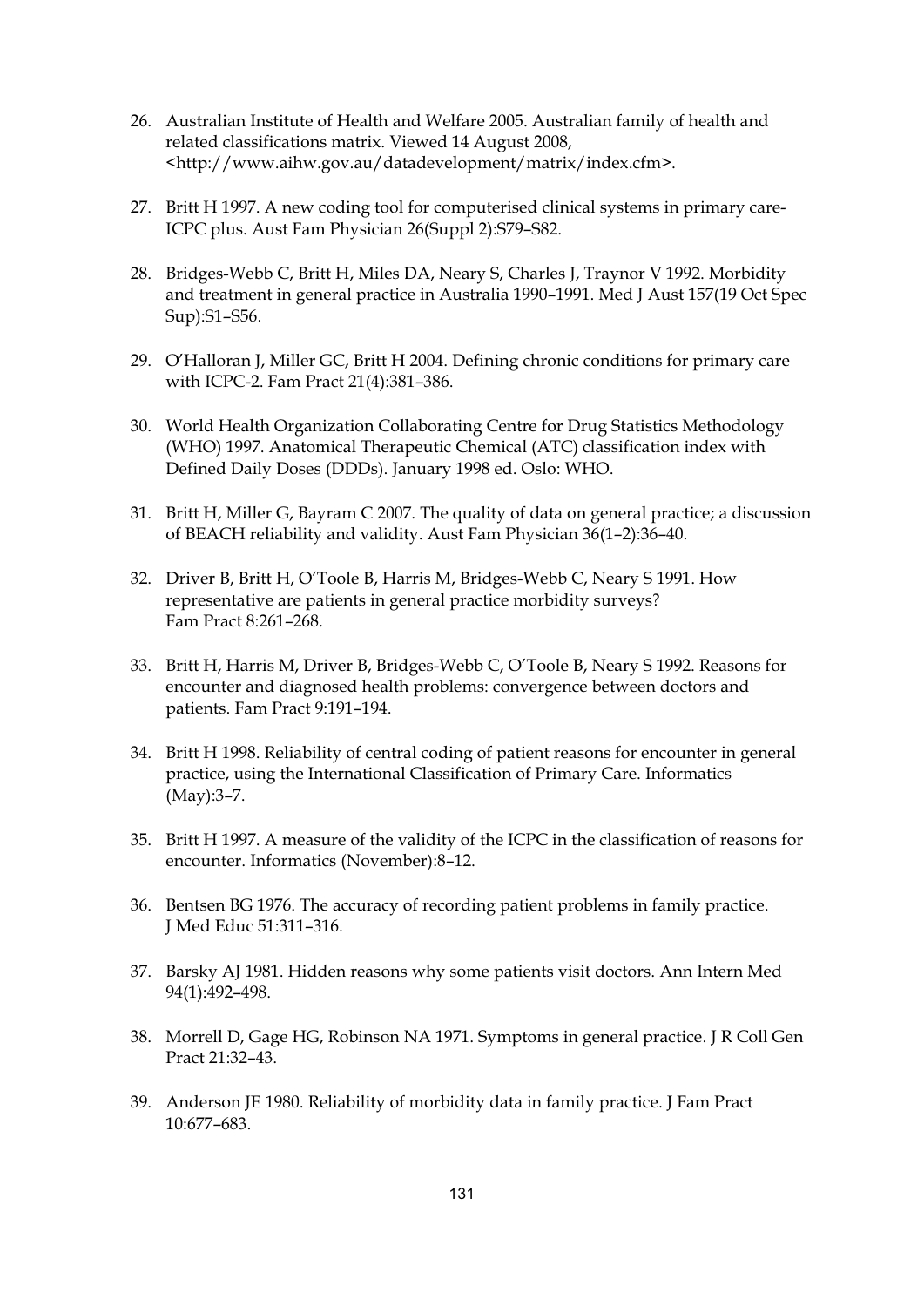- 40. Marsland DW, Wood M, Mayo F 1980. Content of family practice. New York: Appleton-Century-Crofts.
- 41. Bensing J 1983. The use of the RFE classification system in observation studies; some preliminary results. Presented at the 10th WONCA Conference on Family Medicine.
- 42. Howie JGR 1972. Diagnosis: the achilles heel? J R Coll Gen Pract 22:310–315.
- 43. Alderson M 1988. Morbidity and health statistics. 1st ed. Southampton: Stickton Press.
- 44. Crombie DL 1990. The problem of variability in general practitioner activities. In: Yearbook of research and development. London: Her Majesty's Stationary Office: 21–24
- 45. Britt H, Bhasale A, Miles DA, Meza A, Sayer GP, Angelis M 1996. The sex of the general practitioner. A comparison of characteristics, patients, and medical conditions managed. Med Care 34(5):403–415.
- 46. Knottnerus JA 1991. Medical decision making by general practitioners and specialists. Fam Pract 8:305.
- 47. Britt H, Meza RA, Del Mar C 1996. Methodology of morbidity and treatment data collection in general practice in Australia: a comparison of two methods. Fam Pract 13(5):462–467.
- 48. Gehlbach SH 1979. Comparing methods of data collection in an academic ambulatory practice. J Med Educ 54:730–732.
- 49. Britt H, Angelis M, Harris E 1998. The reliability and validity of doctor-recorded morbidity data in active data collection systems. Scand J Prim Health Care 16:50–55.
- 50. Britt H, Miller GC, Valenti L, Charles J 2003. Computer BEACH: a general practice computerised active data collection validation study. Viewed 4 September 2008, <http://www.fmrc.org.au/research\_comp.htm>.
- 51. Bayram C, Knox S, Miller G, Ng A, Britt H 2007. Clinical activity of overseas-trained doctors practising in general practice in Australia. Aust Health Rev 31(3):440–448.
- 52. Charles J, Britt H, Valenti L 2006. The independent effect of age of general practitioner on clinical practice. Med J Aust 185(2):105–109.
- 53. Henderson J, Britt H, Miller G 2006. Extent and utilisation of computerisation in Australian general practice. Med J Aust 185(2):84–87.
- 54. Henderson J 2007. The effect of computerisation on the quality of care in Australian general practice. PhD, University of Sydney.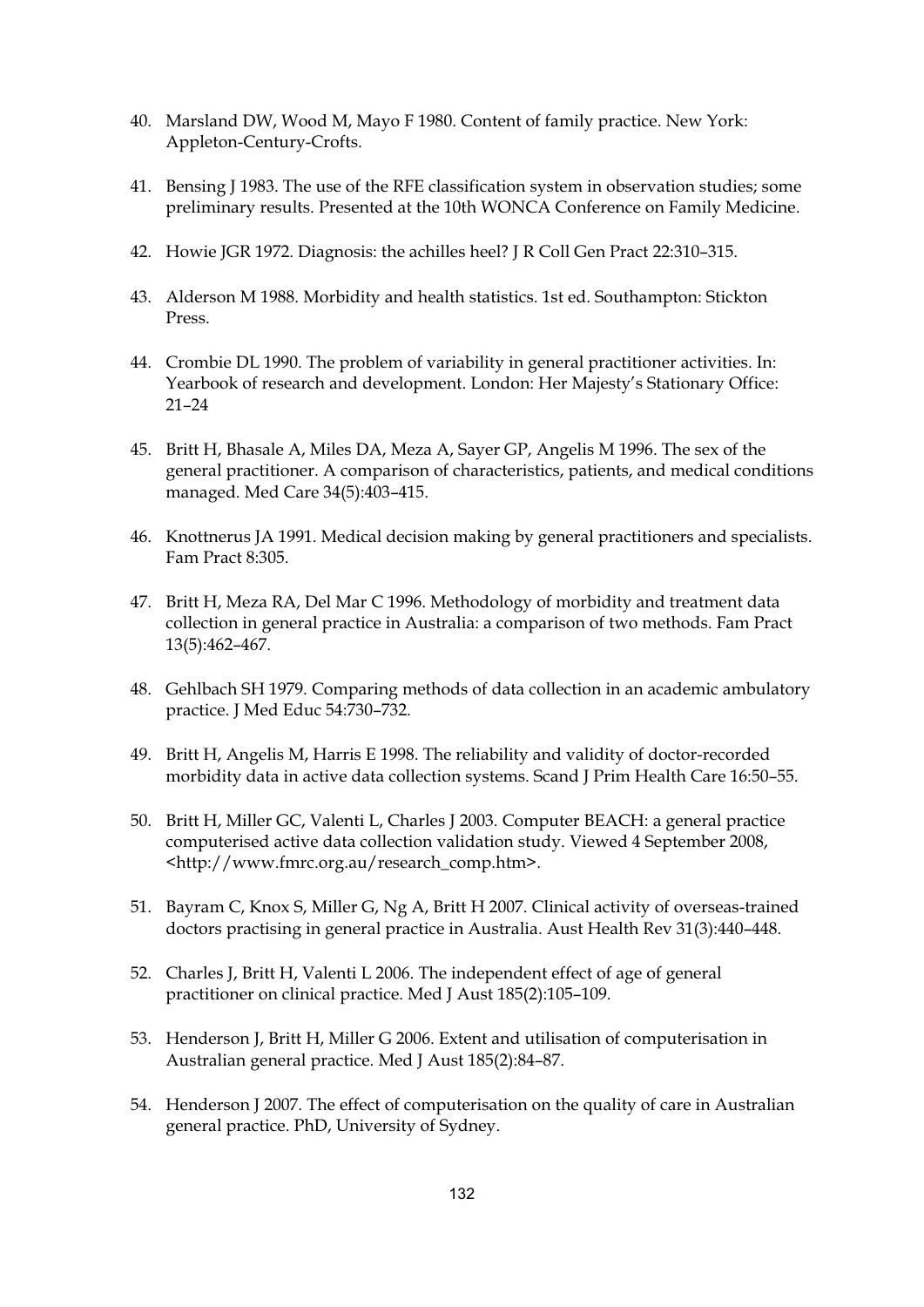- 55. O'Halloran J, Britt H, Valenti L 2007. General practitioner consultations at residential aged-care facilities. Med J Aust 187(2):88–91.
- 56. Britt HC, Valenti L, Miller GC 2005. Determinants of consultation length in Australian general practice. Med J Aust 183(2):68–71.
- 57. McWhinney IR 1986. Are we on the brink of a major transformation of clinical method? Can Med Assoc J 135:873-878.
- 58. Miller GC, Britt HC, Valenti L 2006. Adverse drug events in general practice patients in Australia. Med J Aust 184(7):321–324.
- 59. Pan Y, Henderson J, Britt H 2006. Antibiotic prescribing in Australian general practice: how has it changed from 1990–91 to 2002–03? Respir Med 100(11):2004–2011.
- 60. Health Insurance Commission (HIC) 2000. 1999/2000 Annual Report financial year statistics. Canberra: HIC.
- 61. Australian Government Department of Health and Ageing 2007. Medicare benefits schedule book. Canberra: DoHA.
- 62. Medicare Australia 2008. Divisions of general practice statistics reports. Viewed 21 July 2008, <https://www.medicareaustralia.gov.au/statistics/div\_gen\_prac.shtml>.
- 63. Begg S, Vos T, Barker B, Stevenson C, Stanley L, Lopez AD 2007. The burden of disease and injury in Australia 2003. Cat. no. PHE 82. Canberra: AIHW.
- 64. Mathers C, Vos T, Stevenson C 1999. The burden of disease and injury in Australia. Cat. no. PHE 17. Canberra: AIHW.
- 65. Dunstan D, Zimmet P, Welborn T, Sicree R, Armstrong T, Atkins R et al. 2001. Diabesity and associated disorders in Australia 2000: The accelerating epidemic. Melbourne: International Diabetes Institute.
- 66. World Health Organization. 2006. Global database on body mass index. Viewed 4 September 2008, <http://www.who.int/bmi/index.jsp?introPage=intro\_3.html>.
- 67. Australian Bureau of Statistics 1998. National Nutrition Survey: Nutrient intakes and physical measurements, Australia 1995. Canberra: Australian Bureau of Statistics.
- 68. Cole TJ, Bellizzi MC, Flegal KM, Dietz WH 2000. Establishing a standard definition for child overweight and obesity worldwide: international survey. BMJ 320(7244):1240–1243.
- 69. Australian Bureau of Statistics 2002. National Health Survey: summary of results, Australia, 2001. Canberra: ABS.